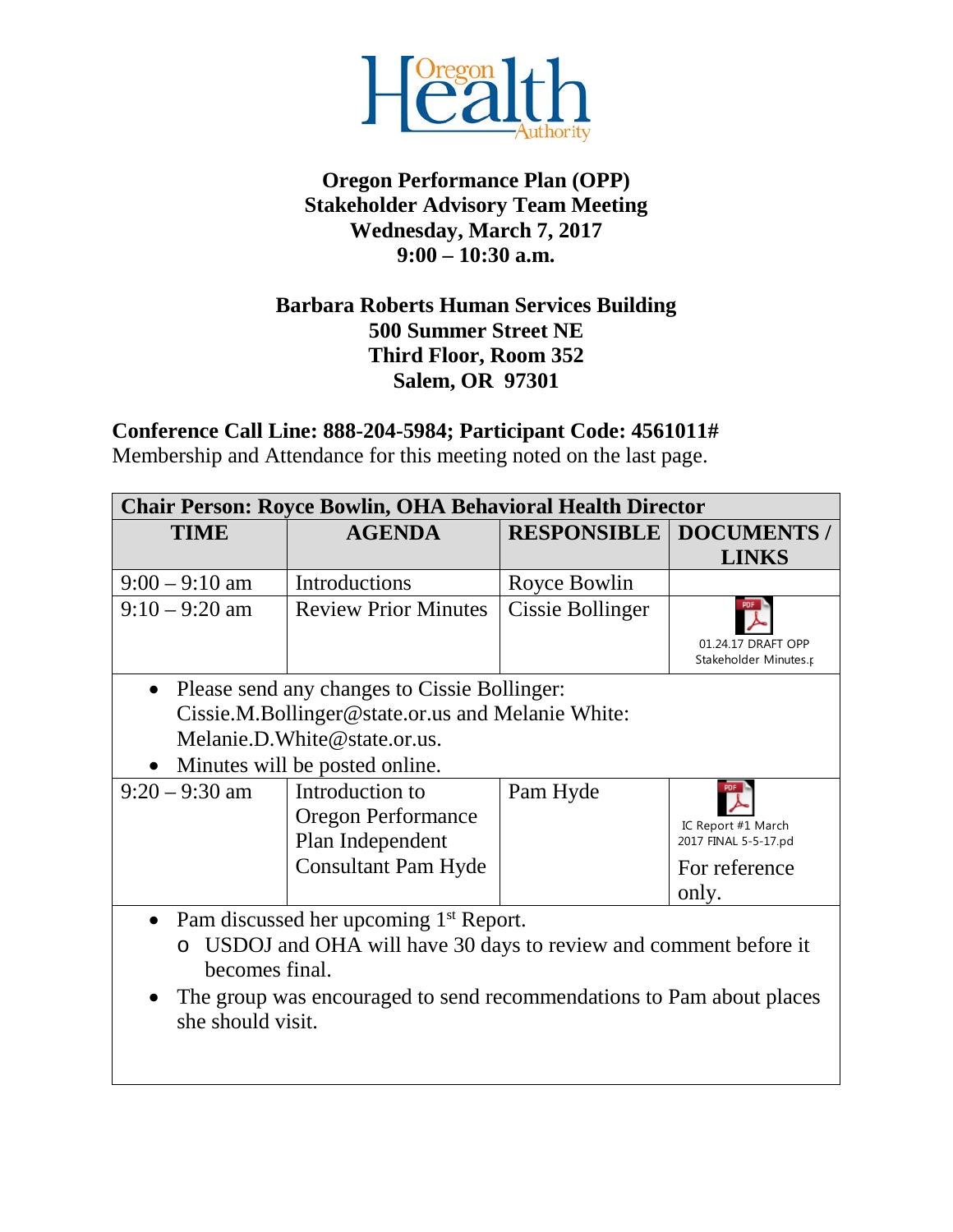| $-9:30 - 10:20$ am | Review of          | Mike Morris and | PDF N                                       |
|--------------------|--------------------|-----------------|---------------------------------------------|
|                    | <b>OPP January</b> | Pam Hyde        | $\blacktriangleright$<br>01.30.17 Final Jan |
|                    | Narrative Report   |                 | 2017 Narrative Repor                        |

- January 2016 Narrative Report includes:
	- o Narrative of 2015 Baseline Data as it relates to the OPP Performance Outcomes identified, and where applicable to the July 2015 OHA Report to USDOJ.
	- o Data Specification Sheets
- Definition for SPMI was updated in the Narrative removing the prior reference to GAF scores.

## **Acute Psychiatric Care**

**Q:** Regarding #31 Acute Care, 30/180 days. Definition of Acute Psychiatric Care: Does Unity fit under this definition?

**A:** *Acute Care metric – Unity is included. Unity is a consolidation of programs. Some programs will go away. When we list data by one of the ED metrics, it does not include Unity.* 

# **ACT**

**Q:** Will there be more ACT teams to report? **A:** *We are working on expanding capacity for ACT.*

## **Crisis Services**

We count people; not visits.

## **Supported Housing**

This definition was discussed in detail. No target in here for supportive housing, which does not count as supported housing. We provide funding to providers and rent subsides. Funding is not going as far as it used to due to high rents and low vacancy rates.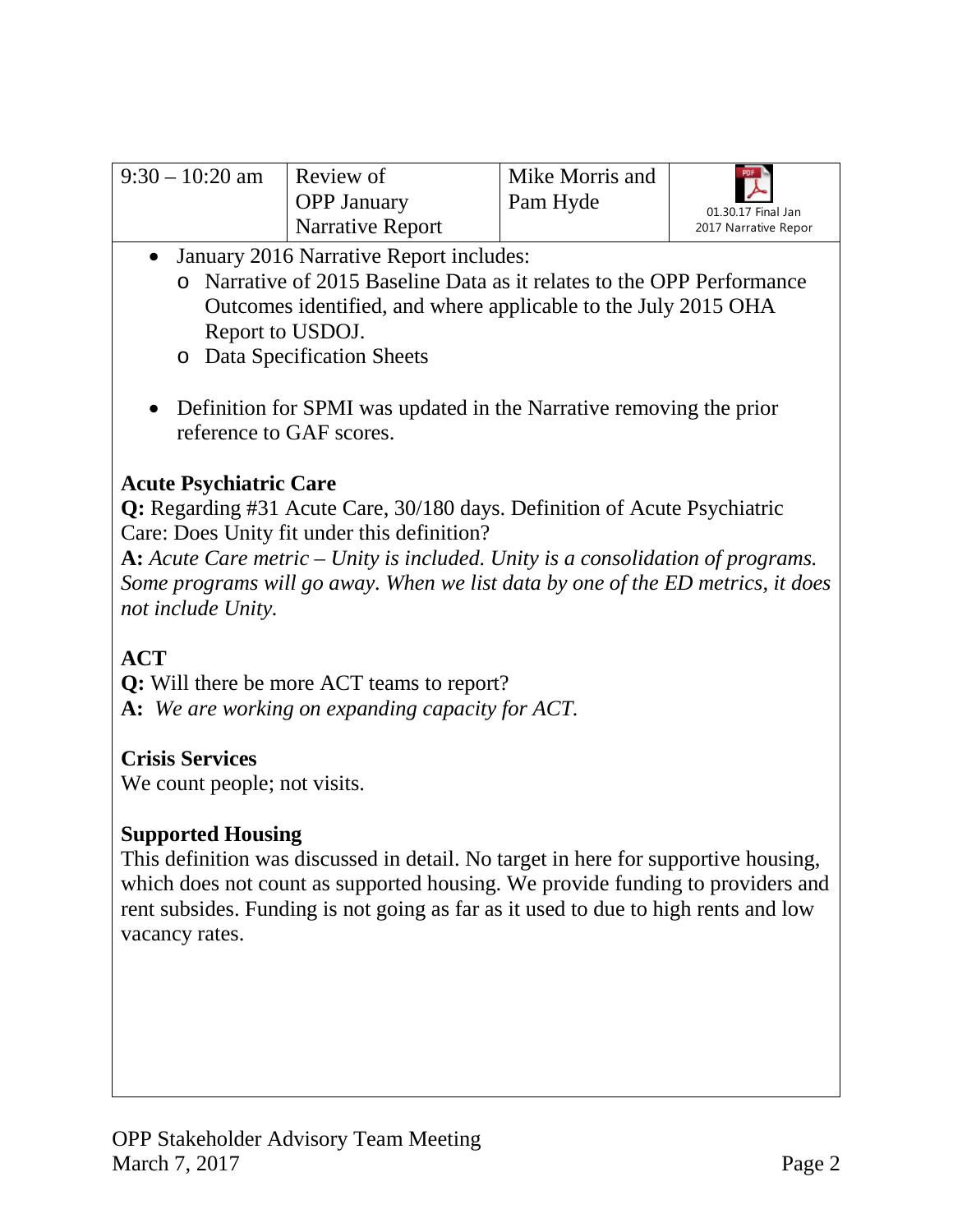### **Peer Delivered Services**

Some programs may provide services that are imbedded into programs and will not be billed using the PDS code, therefore, they are not able to be counted.

**Q:** How are we moving this forward regionally?

**A:** *We are looking at expanding peer delivered services for individuals. This is occurring at multiple levels to include The Office of Consumer Activities.* 

| $10:20 - 10:30$ am   Next Meeting |  | Cissie Bollinger | $\lambda$<br><b>OPP Meeting</b><br>Dates.pdf |
|-----------------------------------|--|------------------|----------------------------------------------|
|-----------------------------------|--|------------------|----------------------------------------------|